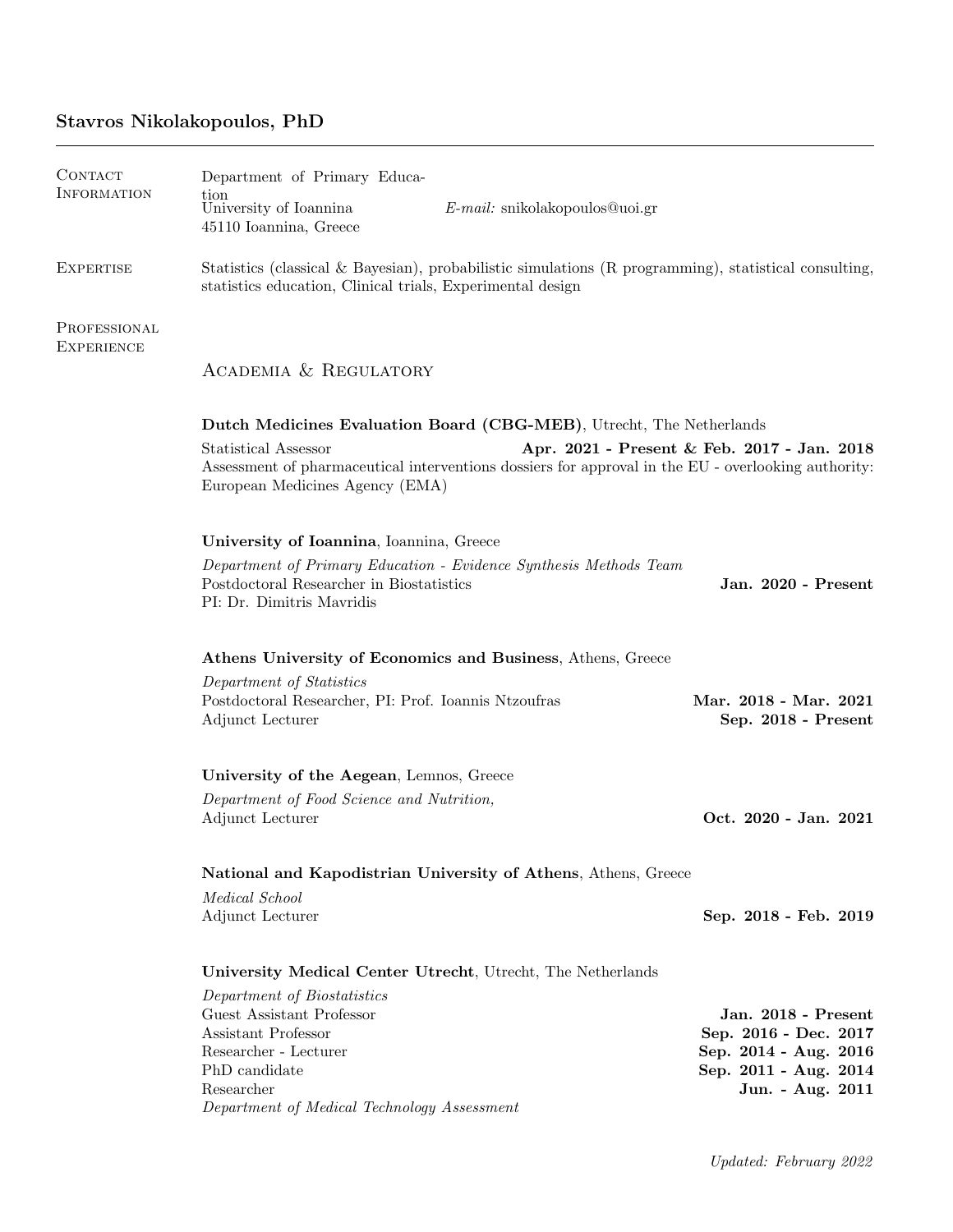## University of Bath, Bath, UK

Department of Mathematical Sciences Visiting Scholar **Oct.** - Dec. 2013

### Teaching experience

## Athens University of Economics and Business, Athens, Greece

- Advanced Data Analysis, MSc in Statistics for Erasmus Students, Fall Semester 2020-2021 (Department of Statistics, 3 hrs/week)
- Biostatistics I, BSc in Statistics, Spring Semester 2018-2019 (Department of Statistics, 4 hrs/week)
- Categorical Data Analysis, BSc in Statistics, Spring Semester 2018-2019 (Department of Statistics, 4 hrs/week)
- Introduction to R, MSc in Business Analytics (Department of Management Science and Technology, every fall semester, since 2018)
- Professional Seminars in R (Department of Statistics & Department of Management Science and Technology, several times a year, since 2018)

#### University of the Aegean, Lemnos, Greece

• Research Methodology and Statistics (MSc in Nutrition, Well-Being and Public Health, Department of Food science and Nutrition, Fall Semester 2020-2021)

#### National and Kapodistrian University of Athens, Athens, Greece

• Medical Statistics (MSc in Stress Management and Health Promotion, Medical School)

#### University Medical Center Utrecht, Utrecht, The Netherlands

- Classical Methods in Data Analysis (MSc Epidemiology, UMC Utrecht)
- Modern Methods in Data Analysis (MSc Epidemiology, UMC Utrecht)
- Clinical Trials and Drug Risk Assessment (MSc Epidemiology, UMC Utrecht)
- Basics of Biostatistics (postgraduate course, UMC Utrecht)
- Introductory Biostatistics for Researchers (postgraduate course, UMC Utrecht)
- Clinical Research Designs (MSc in Statistics for the Social, Behavioural and Biomedical Sciences, Utrecht University)

Membership in Research Projects

#### University of Ioannina, Ioannina, Greece

• COMPAR-EU (H2020): Comparing effectiveness of self-management interventions in 4 high priority chronic diseases in Europe, WP5: Develop statistical models to disentangle the effect of components of self-management interventions (SMIs) as complex interventions

Athens University of Economics and Business, Athens, Greece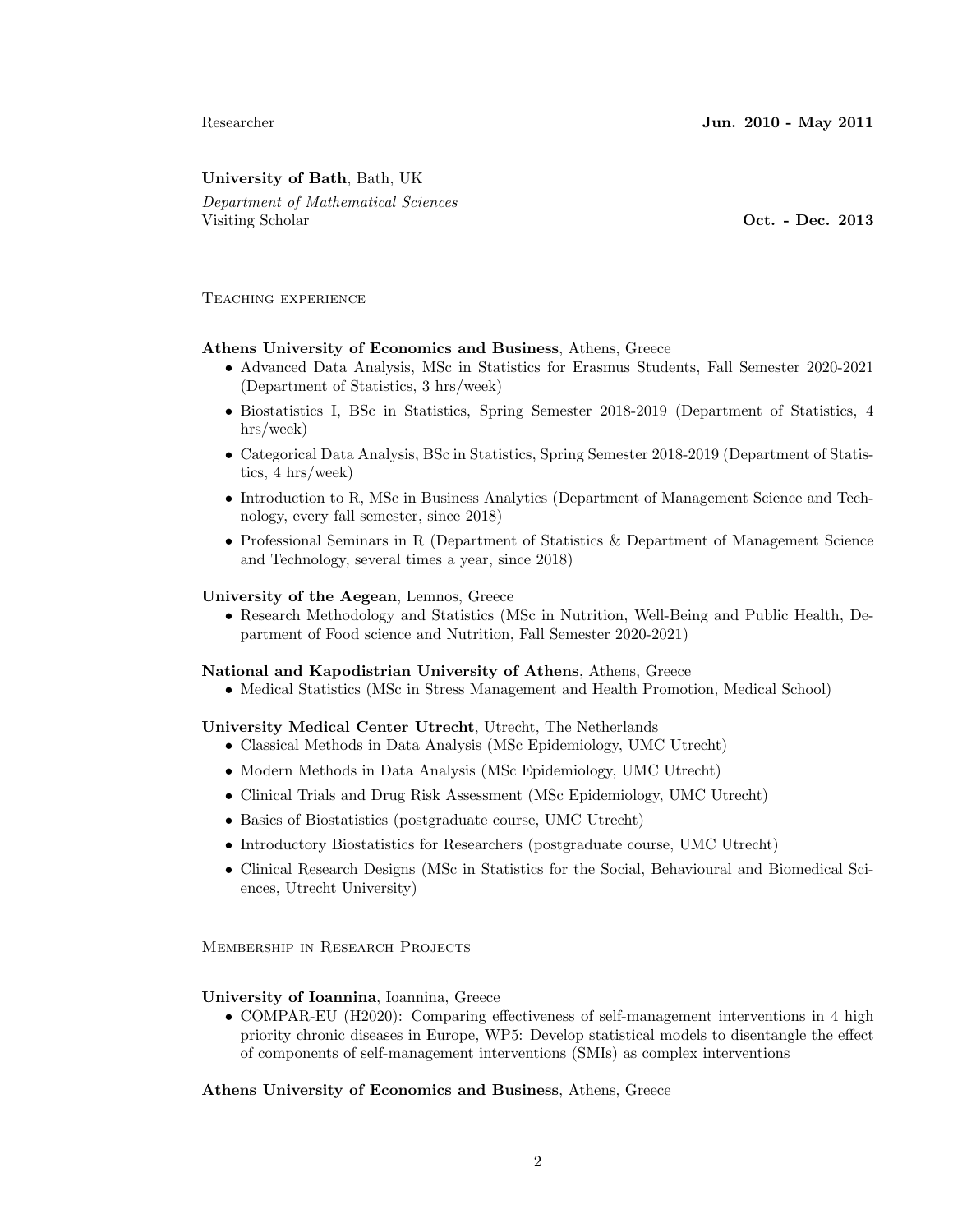- Project: Bayesian Variable Selection for Network Meta Analysis, DRASI-2 (2020-2021), Principal Investigator: Prof. I Ntzoufras
- Project: Using Evidence Synthesis Techniques in Bayesian Variable Selection for large n small p datasets, DRASI-2 (2019- 2020), Principal Investigator: Prof. I Ntzoufras

#### University Medical Center Utrecht, Utrecht, The Netherlands

- COMBACTE (IMI) : Clinical trial design in the area of multi-drug resistant bacteria
- ASTERIX (EU FP7) : Clinical trial design for research in small populations

(Official) Supervision of PhD students

#### University Medical Center Utrecht, Utrecht, The Netherlands

- Ruben van Eijk, UMCU Neurology, Clinical trial design for ALS graduated September 2019, cum laude
- Konstantinos Pateras, UMCU Biostatistics, Series of trials for small populations graduated October 2020

## Supervision of MSc students

- Anastasios Tasoulas, MSc in Statistics, Athens University of Economics and Business
- Christos Christogiannis, MSc in Statistics & Operational Research, University of Ioannina
- Maria Leska, MSc in Biostatistics, National and Kapodistrian university of Athens
- Timo Brakenhoff, MSc in Methodology and Statistics for the Social, Behavioral and Biomedical Sciences, Utrecht University

## PRIVATE SECTOR

| <b>CMT Prooptiki Ltd.</b> Athens, Greece                 |                       |
|----------------------------------------------------------|-----------------------|
| Statistical consultant                                   | Apr. 2020 - Present   |
| <b>Prolepsis Institute, Athens, Greece</b>               |                       |
| Senior Statistician                                      | Jan. 2018 - Aug. 2018 |
| <b>Mapi Group</b> , Houten, The Netherlands              |                       |
| Senior Research Associate                                | Sep. 2014 - Sep. 2015 |
| Focus Bari S.A. Athenian Research Center, Athens, Greece |                       |
| Ad-hoc Research Executive Assistant                      | Jan. 2008 - Jun. 2009 |
| <b>E-value S.A.</b> , Athens, Greece                     |                       |
| Phone Agent                                              | Jul. 2003 - Aug. 2004 |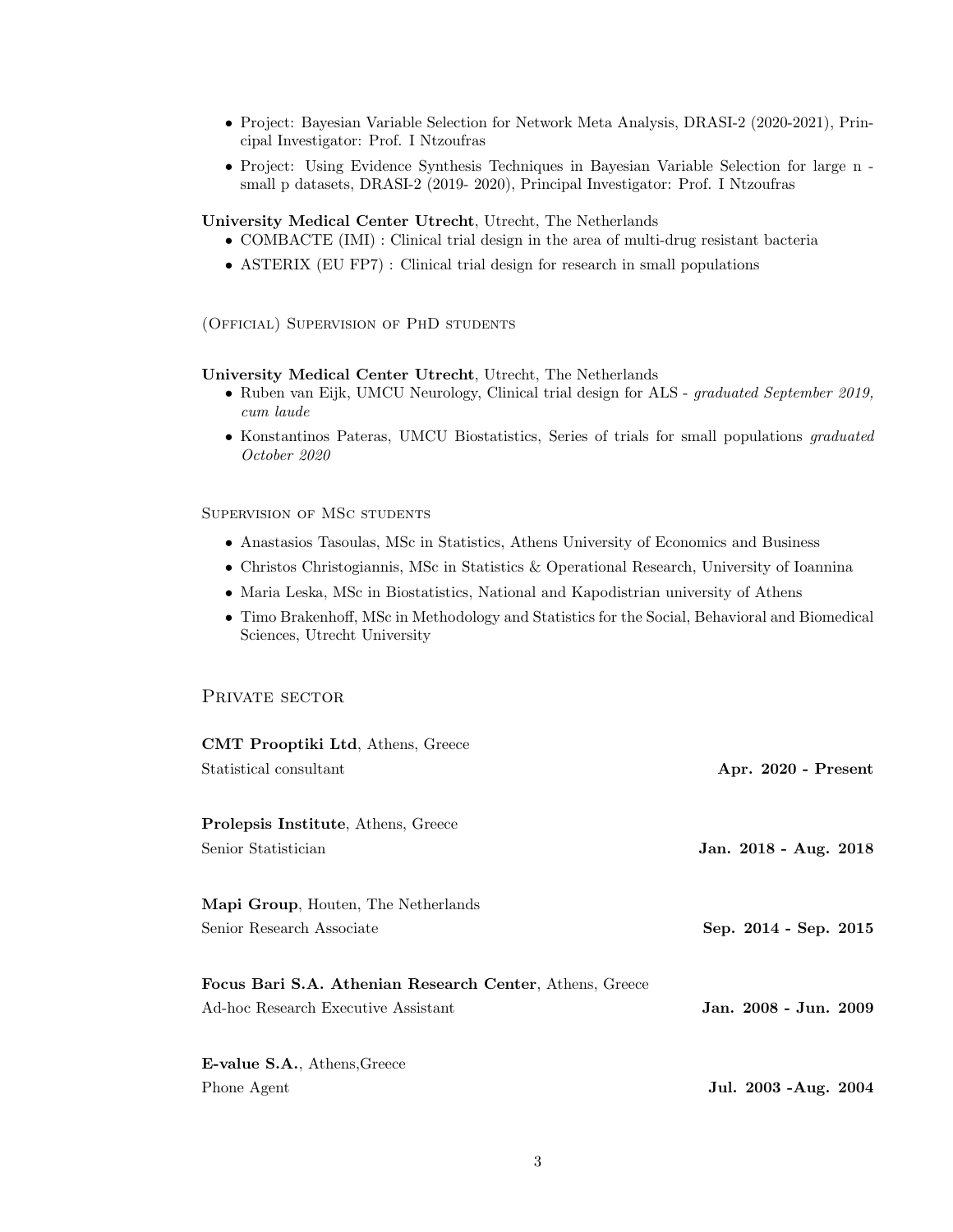Professional skills developed and practised

- Regulatory assessment of drug marketing authorization procedures at European (EMA) level
- Statistical consultation on design and analysis of medical studies
- Market access research for the pharmaceutical industry
- Market & marketing research, survey development and analysis

Education Utrecht University, Utrecht, The Netherlands Graduate School of Life Sciences, Department of Biostatistics

Ph.D. in Biostatistics, Sep. 2016

- Dissertation: "Hybrid Bayesian-frequentist approaches for randomized trial design in small populations", ISBN 978-90-393-6609-7
- Promoters: Prof. Dr. Kit CB Roes, Prof. Dr. Karel GM Moons, Co-Promoter: Dr. Ingeborg van der Tweel

#### Utrecht University, Utrecht, The Netherlands

Graduate School of Behavioral and Social Sciences, Department of Methodology and Statistics

MSc (cum laude), Methodology and Statistics of Behavioural and Social Sciences (2-years Research Master programme), Jun. 2011

• Thesis title:"Decision-making in clinical development: selecting a biomarker for phase II and predicting the outcome of phase III", supervised by Prof. Dr. Kit CB Roes, Dr. Willem M van der Wal and Prof. Dr. Herbert Hoijtink, graded 9

#### University of Piraeus, Piraeus, Greece

Department of Statistics and Insurance Science

Diploma in Statistics and Insurance Science (4-year degree), Sep. 2008

**ADDITIONAL** 

# Courses attended University Medical Center Utrecht ,Utrecht, the Netherlands

Department of Epidemiology

- Clinical Trials and Drug Risk Assessment  $(28/11/2011 02/12/2011)$
- Applied Bayesian Statistics (07 11/ 05/2012)
- Methodology in Health Economic Evaluation (18-22/06/2012)
- Mixed Models (13-17/05/2013)

Department of Biostatistics

- Hosted course in CDISC SDTM, November 2016
- Hosted course in Consultation, September-December 2013

#### University of Milano-Bicocca

Department of Medical Statistics

- Adaptive Designs and Analysis Methods: Rationales and Approaches in Clinical Development, Ponte Di Legno, Italy, 26/08-02/09/2012
- Syrvival and Event History analysis: A Proccess point of view, Ponte Di Legno, Italy, 16- 21/03/2014

Utrecht University, Utrecht, the Netherlands

Department of Methodology and Statistics

• Causal inference in experiments and observational studies, by D. Rubin,  $10-11/12/2012$ 

Erasmus University Medical Center Rotterdam Department of Biostatistics

• Bayesian Adaptive Studies, Rotterdam, The Netherlands, 08-09/10/2012

Athens University of Economics and Business Department of Statistics

• Workshop on Bayesian modelling using WinBUGS, Athens, Greece, Aug. 2010 Miscellaneous

International Society of clinical Biostatistics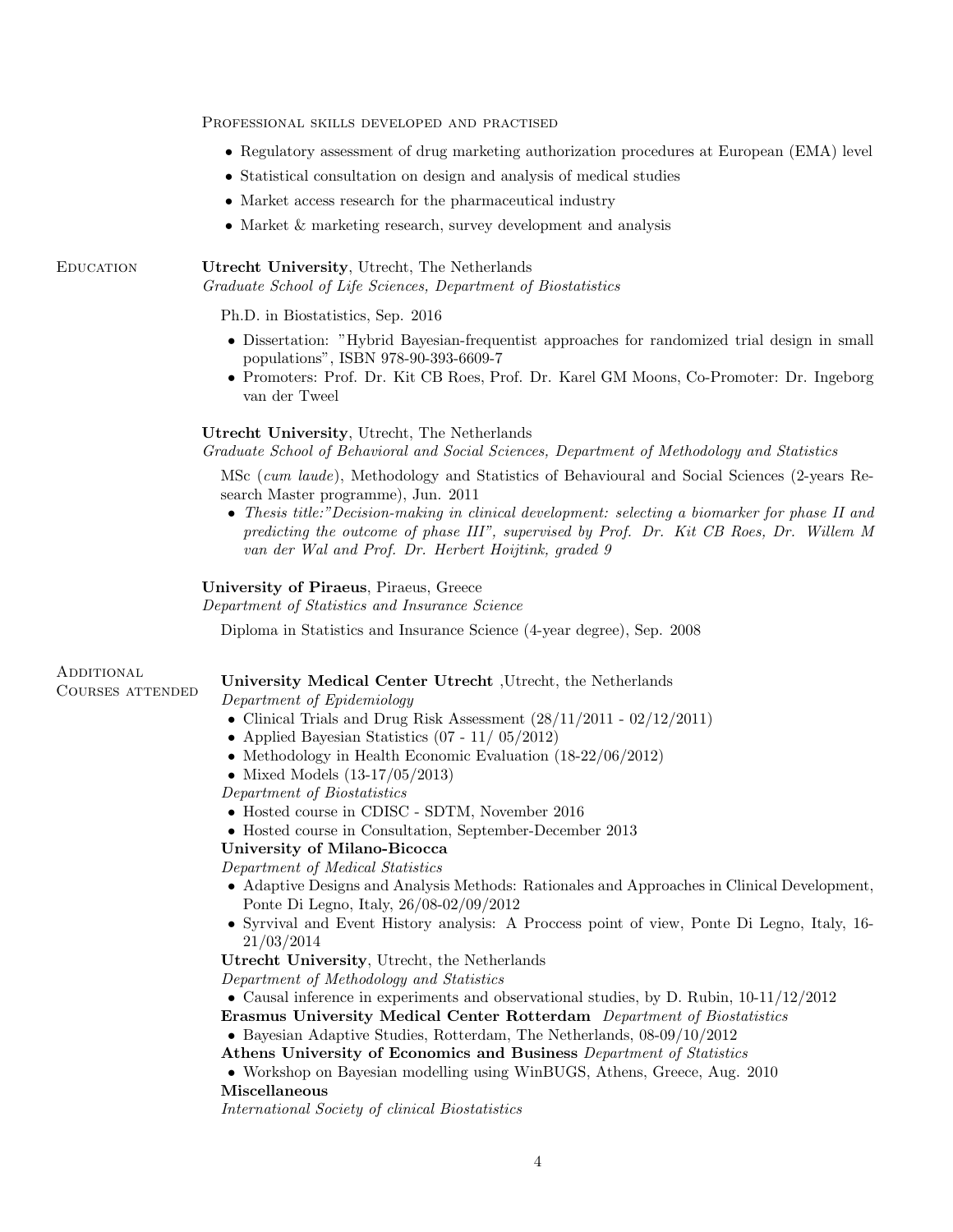|                  | The Royal Statistical Society                                                                                                                                                                                                                                                                                              |
|------------------|----------------------------------------------------------------------------------------------------------------------------------------------------------------------------------------------------------------------------------------------------------------------------------------------------------------------------|
|                  | • Workshop in Sample Size Re-estimation, London, UK, Nov. r 2016                                                                                                                                                                                                                                                           |
|                  | • Workshop in Small populations clinical trials, London, UK, Mar. 2016                                                                                                                                                                                                                                                     |
| HONORS, AWARDS & | <b>Italian Biometric Society</b>                                                                                                                                                                                                                                                                                           |
| GRANTS           | • Young Statistician Award, July 2019, Accompanied by a travel grant of \$650                                                                                                                                                                                                                                              |
|                  | Athens Medical Society, Open Technologies Alliance (GFOSS) and the Hellenic So-                                                                                                                                                                                                                                            |
|                  | ciety of eHealth Services and Education                                                                                                                                                                                                                                                                                    |
|                  | • $1^{st}$ prize, $1^{st}$ Health Datathon conducted in Greece, May 2019, Accompanied by a financial<br>prize of €1000                                                                                                                                                                                                     |
|                  | • Anonymized data sets from the Greek E-Prescribing System and the Business Intelligence<br>System of the Ministry of Health were available at the Datathon. Our winning project was<br>entitled "A patient's Diagnostic Journey: Detection of potential overuse of diagnostic tests<br>through electronic health records" |
|                  | <b>Utrecht University</b>                                                                                                                                                                                                                                                                                                  |
|                  | • Best Student Prize, MSc Methodology and Statistics of Behavioural and Social Sciences (2011)<br>• Graduated cum laude (With distinction, MSc)                                                                                                                                                                            |
|                  | Centraal Bureau voor de Statistiek (Statistics Netherlands)                                                                                                                                                                                                                                                                |
|                  | • Best Thesis Award, 2011, awarded by CBS to the best thesis in the Research Master, financial<br>award of $\epsilon$ 5000                                                                                                                                                                                                 |
|                  | Grants acquired                                                                                                                                                                                                                                                                                                            |
|                  | • DRASI-2 funding acquired ( $\epsilon$ 10000) from Athens University and Economics and Business,<br>together with Prof. I. Ntzoufras, for conducting postdoctoral research, October 2019                                                                                                                                  |

• Course in Joint modelling, Birmingham, UK, Aug. 2016

- DRASI-2 funding acquired ( $\epsilon$ 12000) from Athens University and Economics and Business, together with Prof. I. Ntzoufras, for conducting postdoctoral research, December 2017
- HIT-CF Europe, H2020 755021 personalized treatments for Cystic Fibrosis, granted ( $\epsilon \in 6.7m$ ), 2017. Member of the submission consortium
- Personal fellowship of  $\epsilon$ 4000 acquired from Saal van Zwanenberg foundation to perform a research visit to the University of Bath, UK, September 2013

#### **PUBLICATIONS**

## Statistical

Pateras K, Nikolakopoulos S and Roes KCB, Combined assessment of early and late-phase outcomes in orphan drug development, Statistics in Medicine; 2021

Pateras K, Nikolakopoulos S and Roes KCB, Prior distributions for variance parameters in a sparse-event meta-analysis of a few small trials, **Pharmaceutical Statistics**; 2020

Nikolakopoulos S , Misuse of the sign test in narrative synthesis of evidence, Research Synthesis Methods; 2020

Brakenhoff T, Roes KCB , van der Tweel I and Nikolakopoulos S , Bayesian sample size reestimation using power priors, **Statistical Methods in Medical Research**; 2019

Pateras K, Nikolakopoulos S and Roes KCB, Data generating models of dichotomous outcomes: Heterogeneity in simulation studies for a random-effects meta-analysis, **Statistics in Medicine**; 2018

Nikolakopoulos S , van der Tweel I and Roes KCB, Dynamic borrowing through empirical power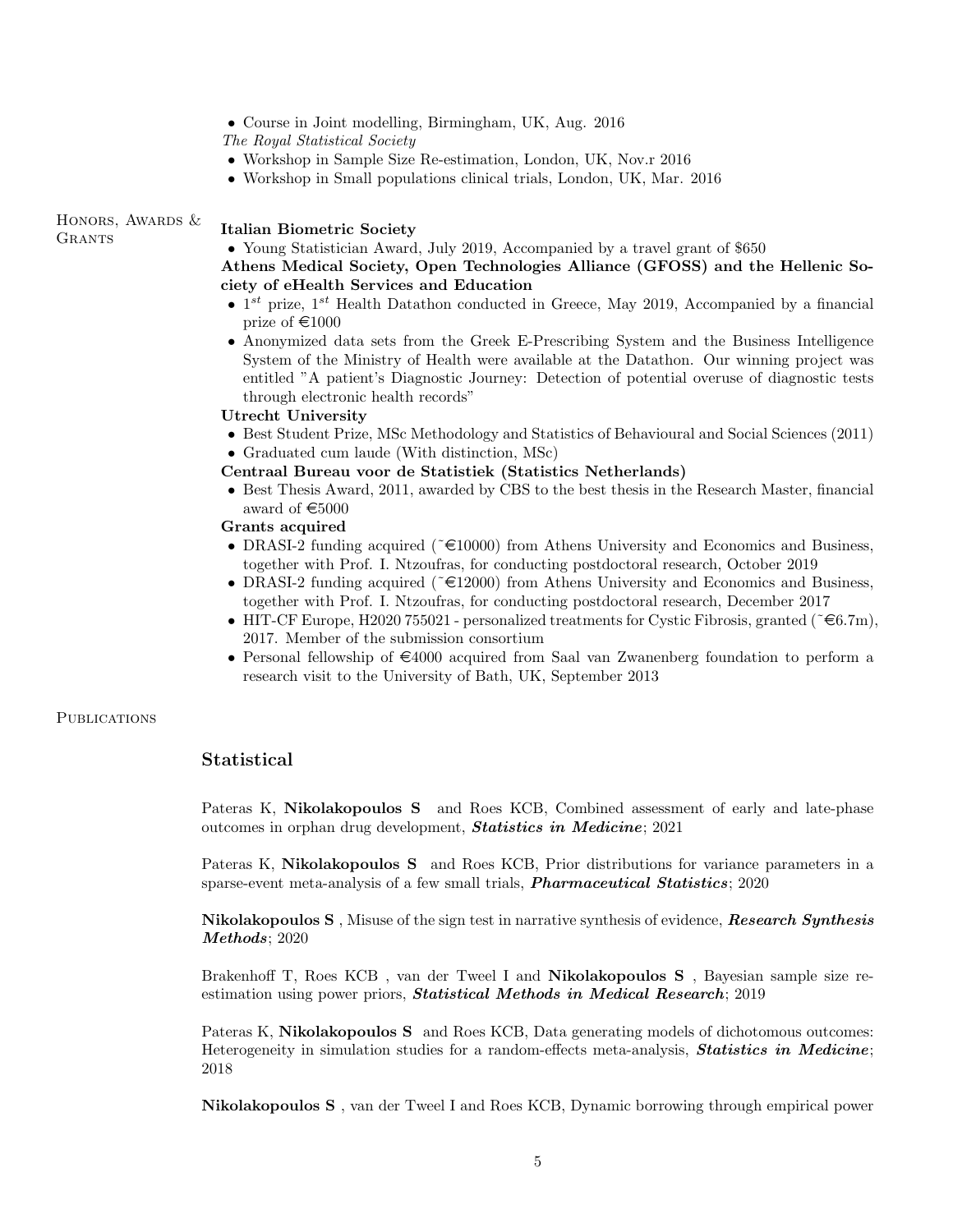priors that control type I error, **Biometrics**; 2018

Nikolakopoulos S , Roes KCB and van der Tweel I, Sequential designs in small populations: Evaluations and recommendations for normal responses, **Statistical Methods in Medical Research**; 2018

Nikolakopoulos S , van der Wal WM and Roes, KCB An analytical approach to assess the predictive value of biomarkers in Phase II decision making, Journal of Biopharmaceutical Statistics; 2013

## Methodological

Seitidis G, Nikolakopoulos S , Hennessy EA, Tanner-Smith EE and Mavridis D, Network Meta-Analysis Techniques for Synthesizing Prevention Science Evidence, Prevention Science; 2021

Christogiannis C, Nikolakopoulos S , Pandis N,and Mavridis D, The self-fulfilling prophecy of posthoc power calculations. American Journal of Orthodontics and Dentofacial Orthopedics; 2022

van Eijk RPA, Nikolakopoulos S , Roes KCB, Middelkoop BM, Ferguson TA, Shaw PJ, Leigh PN, Al-Chalabi A, Eijkemans MJC and van den Berg LH, Critical design considerations for time-to-event endpoints in amyotrophic lateral sclerosis clinical trials, Journal of Neurology, Neurosurgery and Psychiatry; 2019

de Kraker MEA, Sommer H, de Velde F, Gravestock I, Weiss E, McAleenan A, Nikolakopoulos S, Amit O, Ashton T, Beyersmann J, Held L, Lovering AM, MacGowan AP, Mouton JW, Timsit JF, Wilson D, Wolkewitz M, Bettiol E, Dane A and Harbarth S, Optimizing the Design and Analysis of Clinical Trials for Antibacterials Against Multidrug-resistant Organisms: A White Paper From COMBACTE's STAT-Net, Clinical Infectious Diseases; 2018

van Eijk RPA, Eijkemans MJC, Rizopoulos D, van den Berg LH and Nikolakopoulos S Methods to combine functional loss and mortality in clinical trials for amyotrophic lateral sclerosis, *Clinical* Epidemiology; 2018

van Eijk RPA, Nikolakopoulos S , Ferguson T, Liu D, Eijkemans MJC and van den Berg LH, Increasing the efficiency of clinical trials in neurodegenerative disorders using group sequential trial designs, Journal of Clinical Epidemiology; 2018

Pateras K, Nikolakopoulos S , Mavridis D and Roes KCB, Interval estimation of the overall treatment effect in a meta-analysis of a few small studies with zero events, **Contemporary Clinical** Trials Communications; 2018

van Smeden M, de Groot JH, Nikolakopoulos S, Bertens LCM, Moons KGM and Reitsma JB, Generic nomogram for multinomial prediction models: theory and guidance for construction,  $Di$ agnostic and Prognostic Research; 2017

Nikolakopoulos S , Roes KCB and van der Tweel I, Sample size calculations in pediatric clinical trials conducted in the ICU - A systematic review, Trials; 2014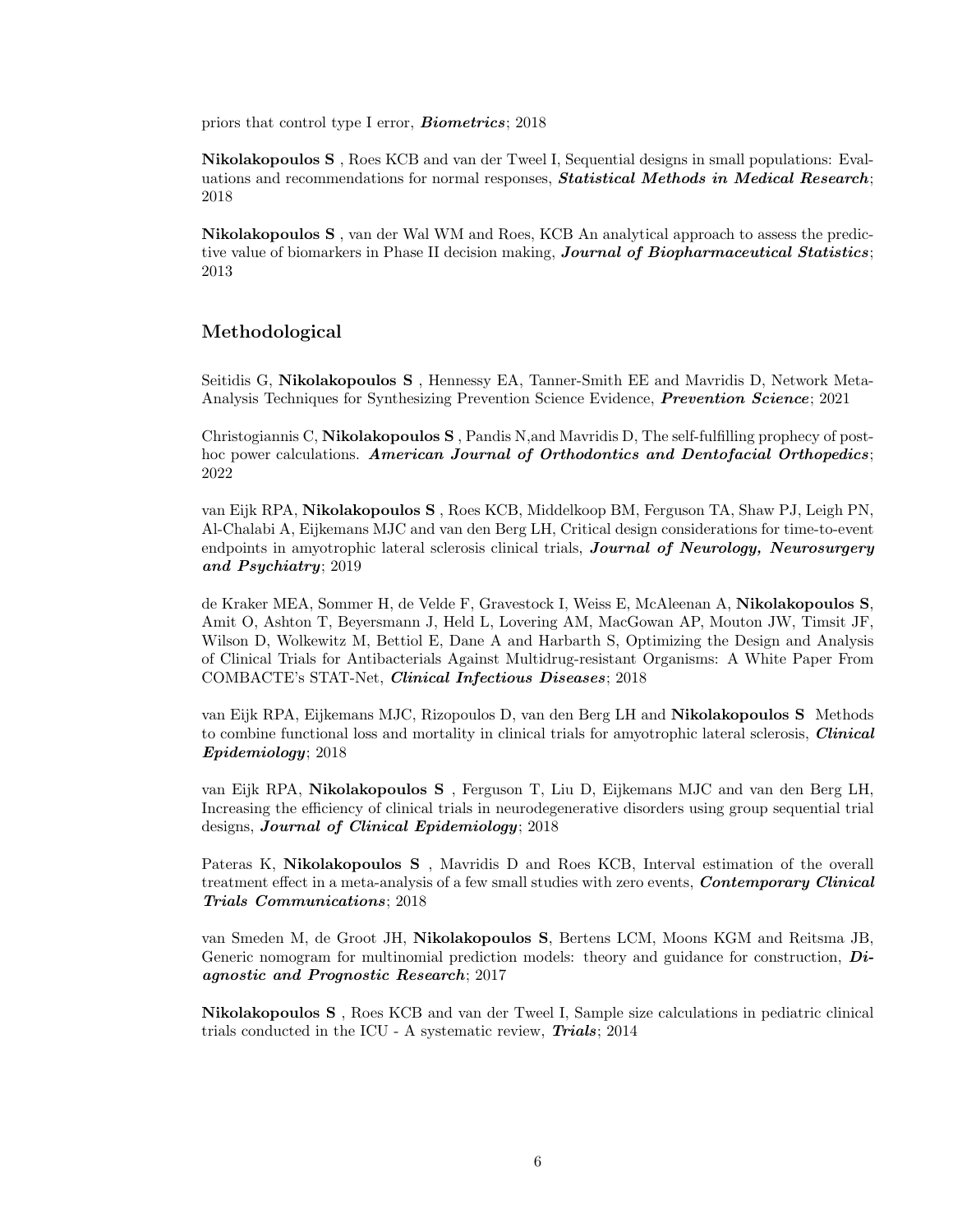# Applied

van Eijk RPA, Nikolakopoulos S , Roes KCB, Kendall L, Han SS, Lavrov A, Epstein N, Kliest T, de Jongh AD, Westeneng HJ, Al-Chalabi A, van Damme P, Hardiman O, Shaw PJ, McDermott CJ, Eijkemans MJC and van den Berg LH, Challenging the Established Order: Innovating Clinical Trials for Amyotrophic Lateral Sclerosis, Neurology; 2021

van Eijk RPA, de Jongh AD, Nikolakopoulos S , McDermott CJ, Eijkemans MJC,Roes KCB and van den Berg LH, An old friend who has overstayed their welcome: the ALSFRS-R total score as primary endpoint for ALS clinical trials, Amyotrophic Lateral Sclerosis and Frontotemporal Degeneration; 2021

Katsanos AH, Safouris A, Nikolakopoulos S, Mavridis D, Goyal N, Psychogios MN, Magoufis G, Krogias C, Catanese L, Van Adel B, Raphaeli G, Sarraj A, Themistocleous M, Kararizou E, Turc G, Arthur A, Alexandrov AV, and Tsivgoulis G, Endovascular Treatment for Basilar Artery Occlusion: A Systematic Review and Meta-analysis, European Journal of Neurology; 2021

Mulder T, Kluytmans-van den Bergh M, Vlaminckx B, Roos D, de Smet AM, de Vos tot Nederveen Cappel R, Verheijen P, Brandt A, Smits A, van der Vorm E, Bathoorn E, van Etten B, Veenemans J, Weersink A, Vos M, van 't Veer N, Nikolakopoulos S, Bonten M, and Kluytmans J, Prevention of severe infectious complications after colorectal surgery using oral non-absorbable antimicrobial prophylaxis: results of a multicenter randomized placebo-controlled clinical trial. Antimicrobial Resistance and Infection Control; 2020

van Eijk RPA, Eijkemans MJC, Nikolakopoulos S, Jansen MD, Westeneng HJ, van Eijk KR, van der Spek RAA, van Vugt JJFA, Piepers, Groeneveld GJ, Veldink JH, van den Berg LH, van Es MA, Pharmacogenetic interactions in amyotrophic lateral sclerosis: a step closer to a cure?, The Pharmacogenomics Journal; 2019

Nicolaidou E, Kanelleas A, Mikrova A, Nikolakopoulos S, Bezrondii G, Nearchou K, Gerodimou M, Papadopoulou-Skordou E, Paparizos V, and Rigopoulos D, A short, 8-week Course of Imiquimod 5% Cream versus Podophyllotoxin in the Treatment of Anogenital Warts: a Retrospective Cohort Study, Indian journal of dermatology, venereology and leprology; 2019

Goedee S, Notermans NC, Visser LH, van Asseldonk JTH, Franssen H, Vrancken A, Nikolakopoulos S , van den Berg LH and van der Pol, Neuropathy associated with IgM monoclonal gammopathy: a combined sonographic and nerve conduction study, **Muscle & Nerve**; 2019

Dalma A, Petralias A, Tsiampalis T, Nikolakopoulos S , Veloudaki A, Kastorini CM, Papadimitriou E, Zota D, and Linos A, Effectiveness of a school food aid programme in improving household food insecurity; a cluster randomized trial, **European Journal of Public Health**; 2019

Telleman JA, Herraets IJT, Goedee HS, Verhamme C,Nikolakopoulos S,van Asseldonk JTH, van der Pol LW, van den Berg LH, and Visser LH, Nerve ultrasound: a reproducible diagnostic tool in peripheral neuropathy, Neurology; 2019

van Eijk RPA, Westeneng HJ, Nikolakopoulos S, Verhagen IE, van Es MA, Eijkemans MJC, and van den Berg LH, Refining eligibility criteria for amyotrophic lateral sclerosis clinical trials, Neurology; 2019

Mitroiu M, Oude Rengerink K, Pontes C, Sancho A, Vives R, Pesiou S, Fontanet M, Torres F, Nikolakopoulos S, Pateras K, Rosenkranz G, Posch M, Urach S, Ristl R, Koch A, Spinelli L, van der Lee JH and Roes KCB, Applicability and added value of novel methods to improve drug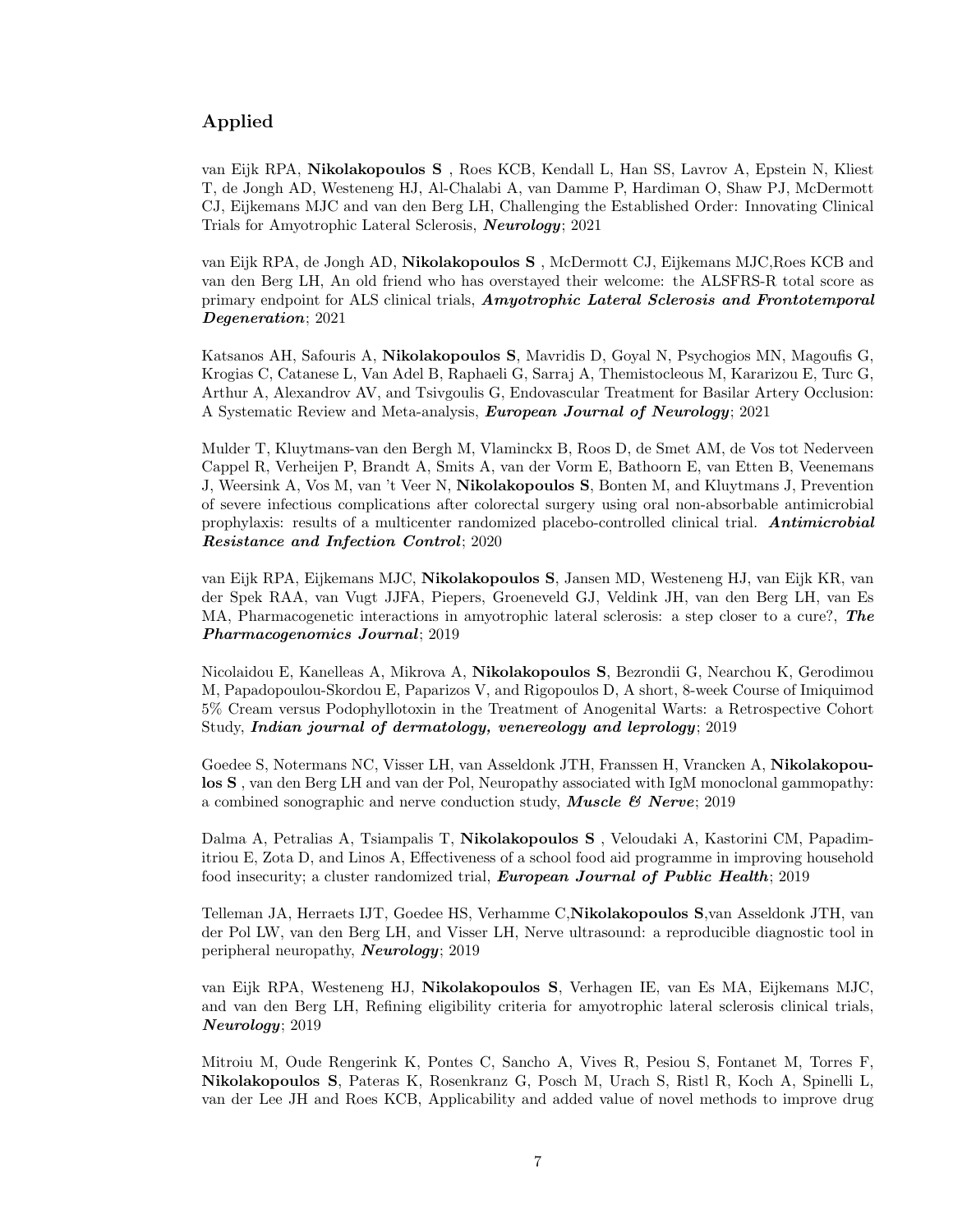development in rare diseases, *Orphanet Journal of Rare Diseases*; 2018

Jansen-Van Der Weide MC, Gaasterland CMW, Roes KCB, Pontes C, Vives R, Sancho A, Nikolakopoulos S, Vermeulen E and Van Der Lee JH, Rare disease registries: Potential applications towards impact on development of new drug treatments, *Orphanet Journal of Rare Diseases*; 2018

Kappelle WFW, Van Leerdam ME, Schwartz MP, Bulbul M, Buikhuisen WA, Brink MA, Sie-Go DSM, Pullens HJM, Nikolakopoulos S, Van Diest PJ, Leenders M, Moons LMG, Bogte A, Siersema PD and Vleggaar FP, Rapid on-site evaluation during endoscopic ultrasound-guided fine needle aspiration of lymph nodes does not increase diagnostic yield; a randomized, multicenter trial, American Journal of Gastroenterology; 2018

Mulder T, Kluytmans M, de Smet AM, van 't Veer N, Roos D, Nikolakopoulos S, Bonten M and Kluytmans J, Prevention of severe infectious complications after colorectal surgery using preoperative oral antibiotic prophylaxis (PreCaution): rationale and design of a multicenter, double-blind, randomized, placebo-controlled trial, Trials ; 2018

van Eijk RPA, Eijkemans, MJC, Nikolakopoulos S , Veldink J and van den Berg LH, Monitoring amyotrophic lateral sclerosis disease progression with plasma creatinine, **Journal of Neurology**, Neurosurgery and Psychiatry ; 2018

Prince JF, van den Bosch MAAJ, Nijsen JFW, Smits MLJ., van den Hoven AF, Nikolakopoulos S, Wessels FJ, Bruijnen RCG, Braat MNGJA, Krijger GC, Lam MGEH. and Zonnenberg BA, Efficacy of radioembolization with  $166H$ o microspheres in salvage patients with liver metastases, **Journal of** Nuclear Medicine; 2018

van den Munckhof B, Alderweireld C, Davelaar S, van Teeseling HC, Nikolakopoulos S, Braun KPJ and Jansen FE, Treatment of electrical status epilepticus in sleep: clinical and EEG characteristics and response to 147 treatments in 47 patients, *European Journal of Paediatric Neurology*;2018

Goedee S, Jongbloed BA, van Asseldonk JH, Hendrikse J, Vrancken AJ, Franssen H, Nikolakopoulos S, Visser LH, van der Pol LH and van den Berg LH, A comparative study of brachial plexus sonography and magnetic resonance imaging in chronic inflammatory demyelinating neuropathy and multifocal motor neuropathy, *European Journal of Neurology*; 2017

Timsit JF, de Kraker MEA, Sommer H, Weiss E, Bettiol E, Wolkewitz M, Nikolakopoulos S, Wilson D and Harbarth S, Appropriate endpoints for evaluation of new antibiotic therapies for severe infections: a perspective from COMBACTE's STAT-Net, Intensive Care Medicine; 2017

Goedee S, van Asseldonk JH, Franssen H, Notermans NC, Vrancken AJ, van Es MA, Nikolakopoulos S, Visser LH, van den Berg LH, Diagnostic value of sonography in treatment-naive chronic inflammatory neuropathies, Neurology; 2016

Karabis A , Nikolakopoulos S, Pandhi S, Papadimitropoulou K, Nixon R, Chaves RL and Moore RA, High correlation of VAS pain scores after 2 and 6 weeks of treatment with VAS pain scores at 12 weeks in randomised controlled trials in rheumatoid arthritis and osteoarthritis: meta-analysis and implications, Arthritis Research  $\mathcal C$  Therapy; 2016

BOOK CHAPTERS Veroniki AA, Seitidis G, **Nikolakopoulos S**, Ballester M, Beltran J, Heijmans M, Mavridis D (2022) Modeling Multicomponent Interventions in Network Meta-Analysis. In: Evangelou E., Veroniki A.A. (eds) Meta-Research. Methods in Molecular Biology, vol 2345. Humana, New York, NY. [https://doi.org/10.1007/978-1-0716-1566-9\\_15](https://doi.org/10.1007/978-1-0716-1566-9_15)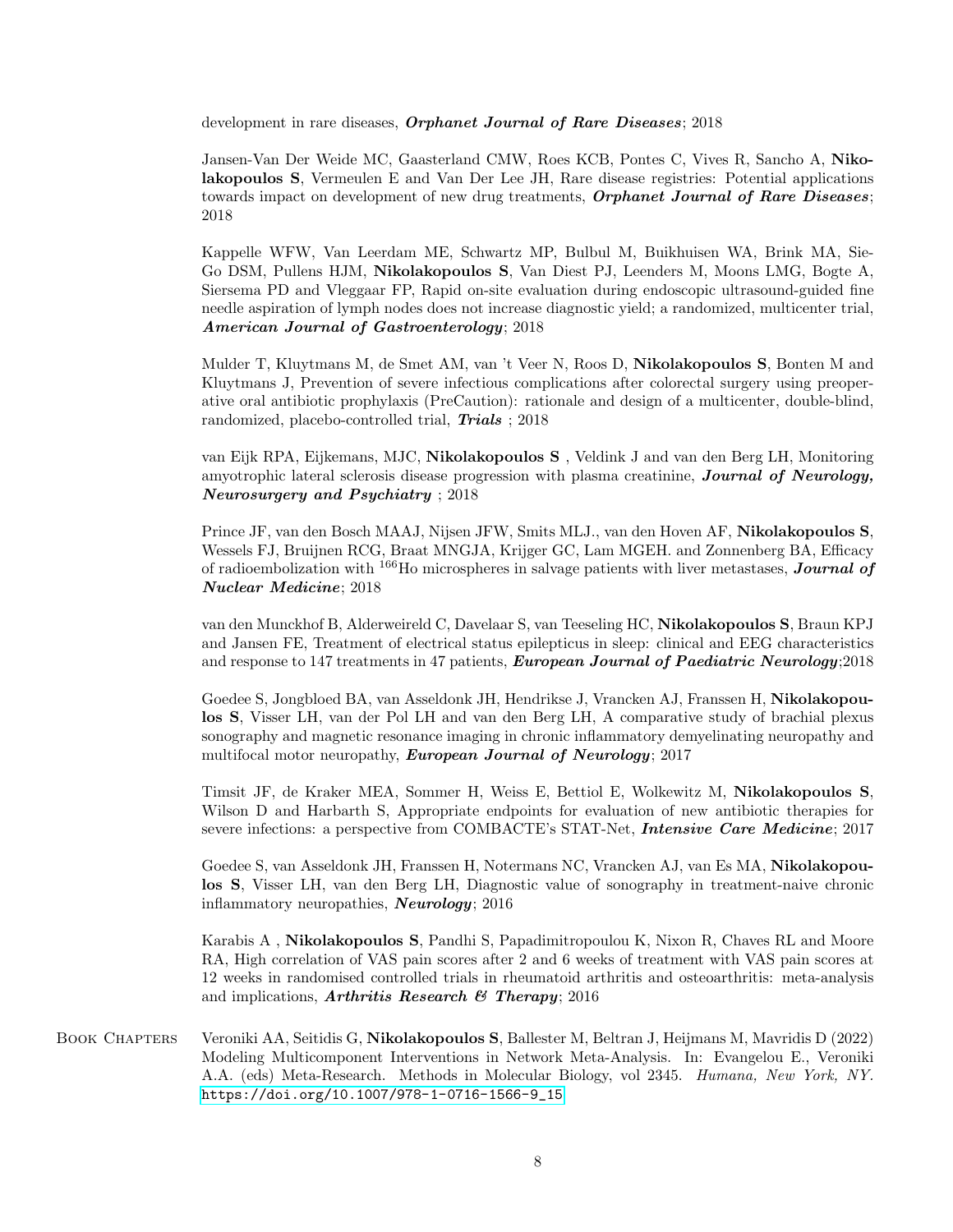| Discovering Statistics Using R, Andy Field, Jeremy Miles, and Zoë Field, translation to Greek<br>(Chapter 12). Propobos Publications                                                                                                     |
|------------------------------------------------------------------------------------------------------------------------------------------------------------------------------------------------------------------------------------------|
| Introduction to clinical trials, 3rd Congress on Evidence Based Mental Health, International Society<br>on Neurobiology and Psychopharmacology, Ioannina, Greece, March 2020                                                             |
| Dynamic borrowing through empirical power priors that control type I error Networking Conference<br>- Italian Region of the International Biometric Society, Naples, Italy, July 2019                                                    |
| Dynamic borrowing through empirical power priors that control type I error Biostatistics Seminar,<br>University Medical Center Heidelberg, Germany, May 2019                                                                             |
| Model-based subgroup identification Seminar on Statistical issues in Regulatory Decision making,<br>Utrecht, the Netherlands, Apr. 2019                                                                                                  |
| Dynamic borrowing through empirical power priors that control type I error Eastern Mediterranean<br>Region-International Biometric Society Conference, Jerusalem, Dec. 2018                                                              |
| Prospective inclusion of historical efficacy data ASTERIX end symposium, Zaandam, The Nether-<br>lands, Sep. 2017                                                                                                                        |
| Dynamic borrowing through empirical power priors that control type I error Central European<br>Network International Biometric Society & International Society of Biopharmaceutical Statistics<br>Conference, Vienna, Austria, Aug. 2017 |
| Optimal use of sequential trial designs in small populations FP7 small population research methods<br>workshop - European Medicines Agency, London, UK, Mar. 2017, video available here (from 09:45<br>onwards)                          |
| An analytical approach to assess the predictive value of biomarkers in Phase II decision making.<br>Postgraduate Seminar, School of Mathematics, Statistics and Operational Research, University of<br>Kent, Kent, UK, Oct. 2013         |
| Evidence Synthesis Using Bayes Factors Statistics @ Aegina Conference, Aegina, Greece, September<br>2019                                                                                                                                 |
| Evidence Synthesis Using Bayes Factors Greek Statistical Institute Conference, Ioannina, Greece,<br>May 2019                                                                                                                             |
| Dynamic borrowing through empirical power priors that control type I error Eastern Mediterranean<br>Region-International Biometric Society Conference, Thessaloniki, Greece, May 2017                                                    |
| Dynamic borrowing through empirical power priors that control type I error Conference of the<br>International Society for Clinical Biostatistics, Birmingham, UK, Aug. 2016                                                              |
| The role of network meta-analysis in the design of future studies. Conference of the International<br>Society for Clinical Biostatistics, Utrecht, the Netherlands, Aug. 2015                                                            |
| On adapting the sample size in a Bayesian clinical trial. Conference of the International Society for<br>Clinical Biostatistics, Vienna, Austria, Aug. 2014                                                                              |
| A Two-Stage Adaptive design for clinical trials in small populations. Conference of the International<br>Society for Clinical Biostatistics, Vienna, Austria, Aug. 2014                                                                  |
|                                                                                                                                                                                                                                          |